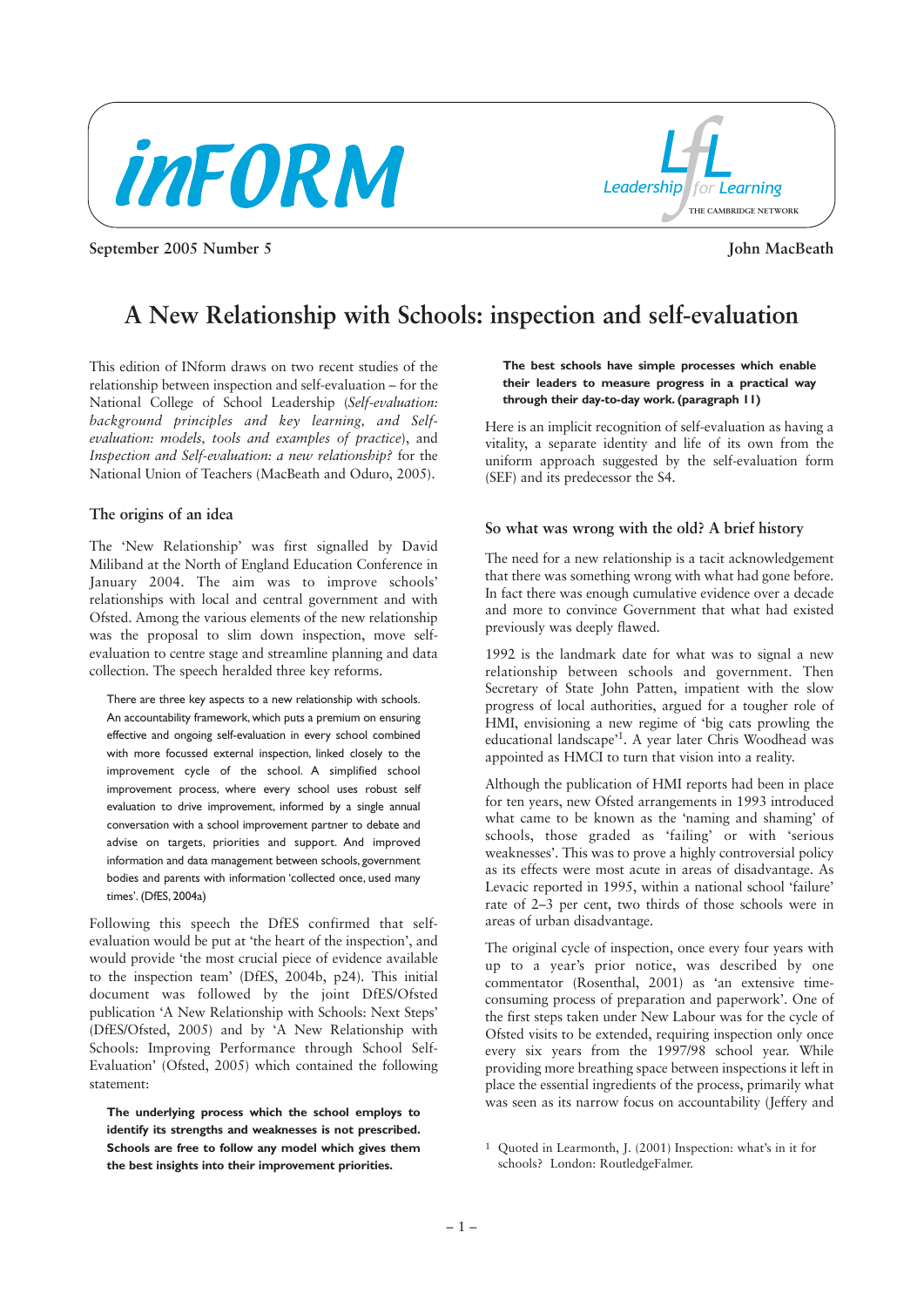Woods, 1996). The extent to which Ofsted's top-down approach to inspection was helping schools to improve was widely questioned. For example, Cullingford and Daniels' 1999 study of the effects of inspections on school quality and standards reported an adverse effect on exam performance for a sample of schools, although the study was dismissed by the then Chief Inspector of Schools (Woodhead, 1999) as 'deeply flawed, ineptly executed and poorly argued' (p.5). Rosenthal's study however, also found significant negative effects of Ofsted visits on school exam performance.

Ofsted *visits* seem to have adverse effects on the standards of exam performance achieved by schools in the year of the Ofsted inspection. Perhaps the efforts required by teaching staff in responding to the demands of the school inspection system are great enough to divert resources from teaching so as to affect pupil achievement in the year of the visit. (p.16)

This performance drop may be explained in part by the diversion of a school's energy into preparing for inspection. A report by the University of Brunel in 1999 referred to 'anticipatory dread' which impaired normal school development work and the effectiveness of teaching. In Hertfordshire a group of secondary students conducted their own study of Ofsted (Dannawy, 2002) and reported a tenser relationship with their teachers, special lessons being rehearsed beforehand, and having to be constantly 'on show' ever ready for the inspector's visit. 'Trouble students' were sent away to an outdoor pursuits centre to partake in a week long alternative education programme. Students also wrote 'Teachers are too busy being stressed'; 'Some of them have no time to teach, they are so busy getting ready'; 'Everyone is telling us what to say and how to act. What is this dictatorship? Are we expecting Stalin or Hitler next week?'

In another study students counselled the research team to be wary of using impressions of visitors as a source of evidence. With the school's experience of inspection they said they had become very well trained on how to show the school off to its best for outsiders and inspectors. One student described the school as 'a Jekyll and Hyde school' with two faces. 'It has one face for visitors and one for us.' (MacBeath, 1999, p1).

The Parliamentary sub-committee which reported in 1999 acknowledged the stress on teachers and recommended a briefer notice of inspection suggesting it be reduced to four weeks. While broadly supportive of a continuing role for Ofsted it also recommended that the Chief Inspector 'should be concerned to improve morale and promote confidence in the teaching profession' and that inspectors should 'take account of self-evaluation procedures used by the school'.

Ouston and Davies' study in 1998 found that schools that were most positive about the inspection experience were those that did not allow the process to intimidate them, had a high level of professional self-confidence, enough to challenge the Ofsted team's findings and were able to make their own professional judgements as to what was right for their school. In other words there was already in these schools an incipient, or well developed, self-evaluation culture.

From 1997 on developments were aimed at finding a model which would try to reconcile schools' own approaches to evaluating quality with external inspection and to try and resolve the tensions between accountability and improvement – a new relationship which would meet the needs of teachers and satisfy agencies of government.

# **Three determining factors**

The move to a new relationship may be put down to three determining factors.

# **Repairing the ruins**

There was a perceived need among policy makers to repair the ruins created by the 'big cats' and to begin a rebuilding of the trust of teachers, restoring their professional status and discretion. Self-evaluation would be one of the key planks of policy designed to give back to teachers the right to decide.

# **System maturity**

It may also be argued that the system was maturing, marked by a growing understanding of how change works and the part that evidence-based practice has to play in a grown-up school. There was a growing acknowledgement that illconceived policies can undermine and disable schools and that as school systems mature they become less dependent on external policing, become more autonomous and more able to speak for themselves.

# **Capacity and capital**

Two words which have entered the educational vocabulary in the last half decade or so are 'capacity' and 'capital'. They refer to the essential purpose of schools which is not simply to push up test and exam scores but to become intelligent places, where learning and growth refer not simply to children but to adults, to teachers, school leaders and to the nature of the organisation itself. An increasingly persuasive body of work points to the measure of school success as less by reference to pupil attainment scores and more about sustainability across generations, meeting the challenges of change. As self-evaluation matures it identifies where the hidden capital in a school may lie and focuses its attention on capacity-building.

A more immediate and political impetus, however, was the recognition that inspection had simply become too expensive without commensurate evidence of return on investment. Slimming down inspection while giving to schools the responsibility to self inspect commended itself to the Treasury.

# **The new relationship: A closer look**

As noted earlier, David Miliband described the new relationship with schools as having three key aspects: an accountability framework, a simplified school improvement process, and enhanced information and data management. There are in reality seven strands to the new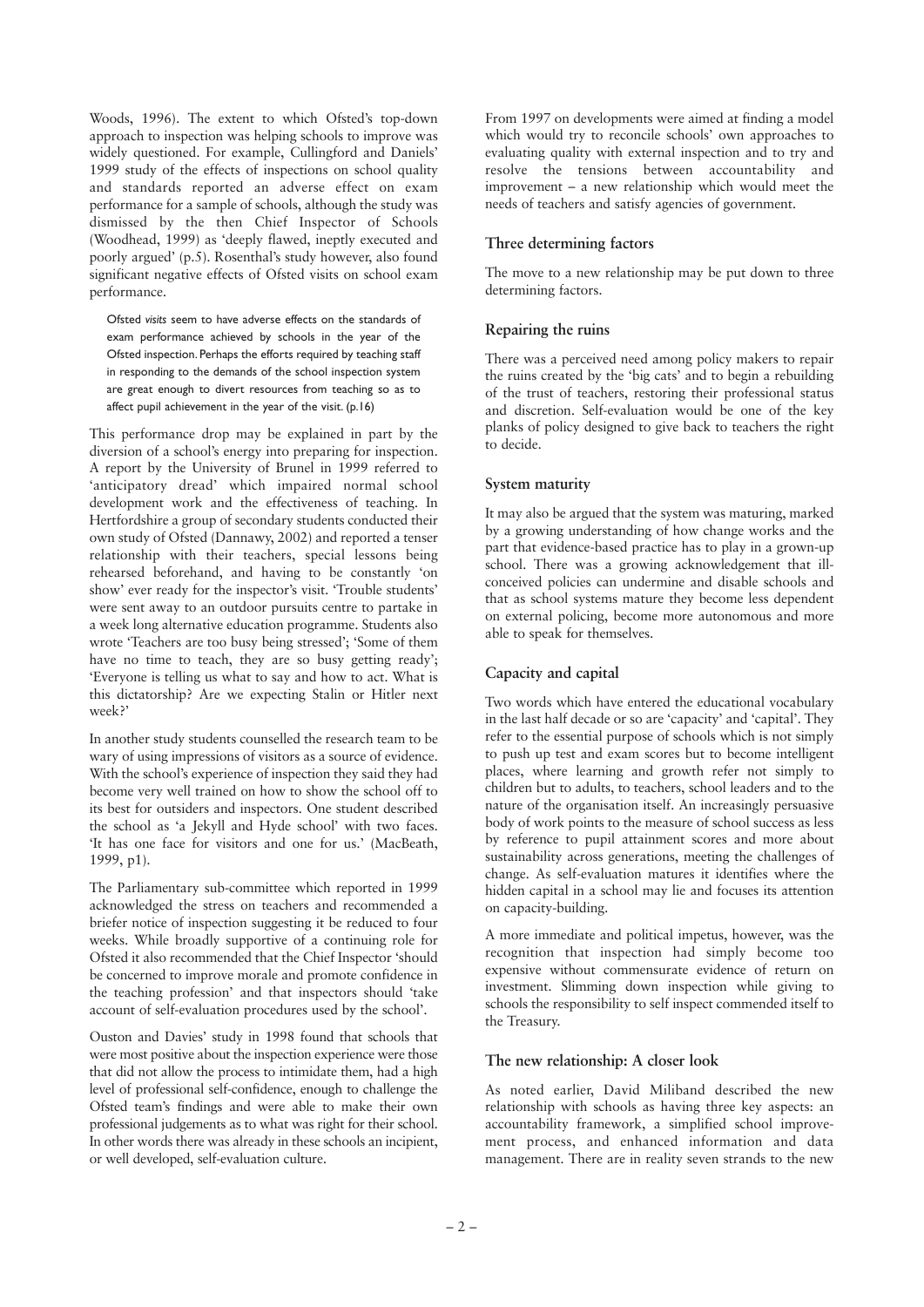relationship. These are represented graphically by DfES as seven interlocking pieces of a jig saw surrounded on four sides by the key words – Networking, Support, Challenge, Trust. Each of the seven strands begs a question as do the four framing values.

# **1. School self-evaluation**

Self-evaluation is premised on intelligent accountability which means a school being able to tell its stakeholders how well it is doing based on a regular collection of data, and embedding of self-evaluation in the day-to-day work of the school. Six 'acid tests' of self-evaluation are suggested.

- 1. Asks important questions about learning, achievement and development
- 2. Has a basis in telling evidence
- 3. Benchmarks against the best
- 4. Involves staff, pupils, parents and governors
- 5. Is integral to assessment and management
- 6. Leads to action

#### Questions:

- What for you are the 'important questions'? What are they for Ofsted? And is there a difference?
- What for you counts as 'telling evidence'? What does that mean for Ofsted?
- What evidence is used for benchmarking, and on what basis are 'the best' to be recognised?

# **2. A new Ofsted inspection framework, linked closely to self-evaluation**

The new framework has been well publicised and few schools can now be in the dark about its key constituent elements. These do represent a significant shift from what went before. They are:

- 1. shorter, sharper inspections that take no more than two days in a school and concentrate on closer interaction with senior managers in the school
- 2. shorter notice of inspections to avoid unnecessary preinspection preparation and to reduce the levels of stress
- 3. smaller inspection teams with a greater number of inspections led by one of HMI who will publish and be responsible for all reports
- 4. more frequent inspections, with the maximum period between inspections reduced from the six to three years, although more frequently for schools causing concern
- 5. more emphasis on the school's own self-evaluation evidence as the starting point for inspection and for schools' internal planning as well as allowing regular feedback from pupils, parents and community

6. simplifying the categorisation of schools causing concern, retaining 'special measures' and removing the categorisation of 'serious weakness' and 'inadequate sixth form', replacing them with a new single category of 'Improvement Notice'.

#### Questions:

- What are the implications of 'sharper' inspections and what might be lost as well as gained?
- Who are the key stakeholders and what form might regular feedback from key stakeholders take?

# **3. A simplified school improvement process**

The 2004 A New Relationship with Schools document describes 'a simpler streamlined school improvement process based around a school's own annual cycle of planning, development, reflection and evaluation' (p.3) with targets set in line with national priorities. In this view improvement is seen as a managed cyclical process, fed into by review and self-evaluation data across all aspects of the school's work including teacher performance review, information from parents, governor reports, and analysis of pupil performance and value-added data. It suggests a series of events rather than a more embedded and ongoing process.

Question:

• How might you portray an alternative version of school improvement which captures the complexity, unpredictability and spontaneity of school and classroom life?

# **4. A single conversation between the headteacher and a school improvement partner**

The single conversation is envisaged as taking place between the headteacher and a school improvement partner (SIP) who is a credible, experienced practitioner. It is intended that this single conversation (in reality, a series of conversations) should replace many lines of accountability and promote a critical friend relationship. The agenda for the conversation in the advice to SIPs comes with a clear and specific focus, what may be described as a singular conversation rather than negotiated with a school-chosen critical friend After 'brisk training' and accreditation the SIP is appointed and has a clear line of accountability to Government. The school may reject only once the choice of school improvement partner. Although described as respecting school autonomy and confidentiality the SIP may also 'intervene' if he or she believes the school is not meeting required standards.

# Questions:

- In what sense can the SIP meet the criteria of 'critical friend'? (see INform no. 3, Swaffield, 2003)
- Can a SIP act as a trusted critical friend as well as being accountable to government?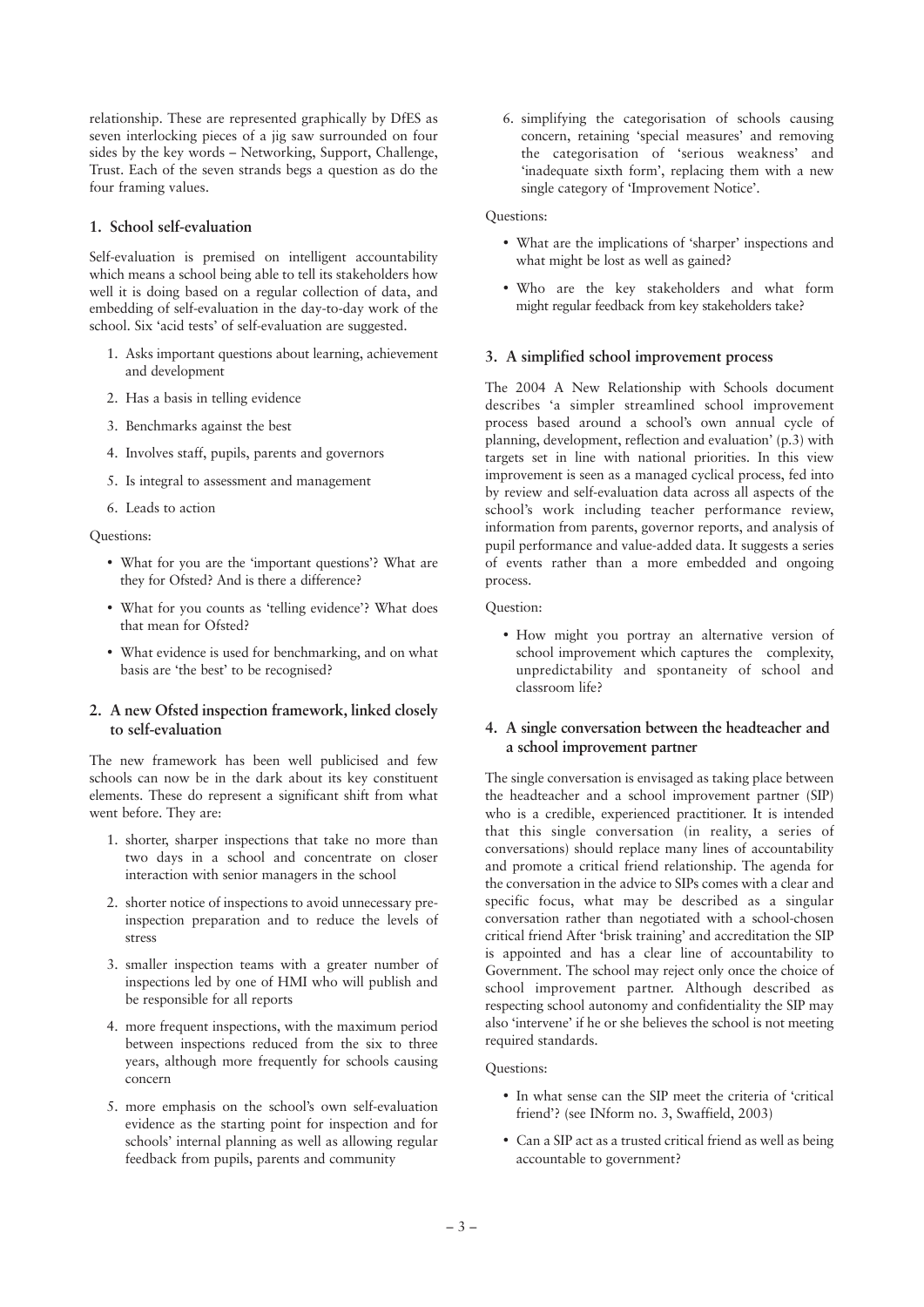# **5. An annual school profile to report school performance to parents and the community**

The proposal is that in future information to parents and the community will be produced in a more acceptable and telling form than school performance tables. The new form proposed is a school profile which presents a 'broad and balanced view' comprised of standardised performance data together with other 'depiction of the school's work'. Recognising the problems created by performance tables for schools which have a large number of children with special educational needs the Government is committed to developing indicators to more accurately reflect the work of those schools.

#### Questions:

- If self-evaluation is owned by schools themselves what is the case for government developing indicators rather than schools themselves?
- What should a more fine grained profile of a school include and can national performance tables now be discontinued?

#### **6. Improved information and data management**

The Government promise that data provided for school will be 'simpler, timelier and easier to use'. While the terms 'information' and 'data' refer to a wide range of sources, the upfront emphasis is on pupil performance data as derived from PANDA reports and the Pupil Achievement Tracker (PAT).

These data provide the basis for benchmarking against schools locally and nationally. 'Information', as distinguished from 'data' includes the views of stakeholders and less easy-to-measure aspects such as personal, social and spiritual development. The advice on the new relationship concludes 'It is much harder to quantify learner's personal development but this must not be shirked' (paragraph 16).

Questions:

- What is the distinction between data and information?
- Is it important to quantify aspects such as personal development or are there other ways of telling the story?

# **7. Improved communication with government**

In recognition of the paperwork burden on schools the Government promise a 'spring clean' to tidy up channels of communication. In future there will be a single portal on the web for communication with schools, putting schools 'in charge of the information they receive' and allowing them to both download and upload information using their own user name and password.

#### Question:

• To what extent does simplification imply standardisation and what leeway exists in reality for schools to follow their own priorities?

# **The four value frames**

Easily overlooked in the NRWS are the four key words that frame the jig saw. These words are *challenge* and *support*, *networking* and *trust*. The implication is that a new relationship is founded on these and cannot work unless these are in place. But what do they mean?

The key word on which the others depend is trust. This may be interpreted in a number of ways, for example that teachers trust the goodwill of the government's intentions, teachers trust that Ofsted will be fair in its assessments, that the Government trusts the professionalism and integrity of teachers, or that Ofsted trusts the integrity and honesty of the school's own self-evaluation.

With a measure of trust it is possible for there to be support, implying a relationship in which people feel a genuine intention to help without a hidden agenda, without a sense that support comes with caveats and some form of payback. At an individual level we experience support from friends and colleagues as an expression of genuine concern given unconditionally without charge. The same principle applies at organisational level yet it is hard to conceive, in an accountability relationship, where support is not inevitably conditional.

Support does not come free. Implicit in the new relationship is that it is accompanied by challenge. These are uneasy bedfellows because they can only co-exist where the quality of support allows challenge to be heard and accepted. The combination of these is implicit in the role of a critical friend – friend first and critic second, once a relationship has been established. Schools' experience of Ofsted has in the past typically been one of challenge – often fruitful and appreciated but rarely accompanied by a sense of support, critical but not always friendly.

It is through the fourth of these framing words – networking – that support and challenge are most likely to be bear fruit. Networking is a collegial relationship, founded on voluntarism and initiative. It is built on reciprocity and a measure of trust. The ties that bind are conditional not on authority but on mutual gain, give and take, learning and helping others learn.

# **The case for self-evaluation**

The DfES document starts with the question 'Why should schools engage in self-evaluation?' and answers it with this statement:

Schools want to be able to demonstrate that they are accountable to their stakeholders: to do this they must be in a position to provide convincing evidence of their success and a clear plan of action which maps out how improvement will be made. (paragraph 1)

Question:

• Does this reflect for you the driving motive for engaging in self-evaluation? What other rationale might be suggested?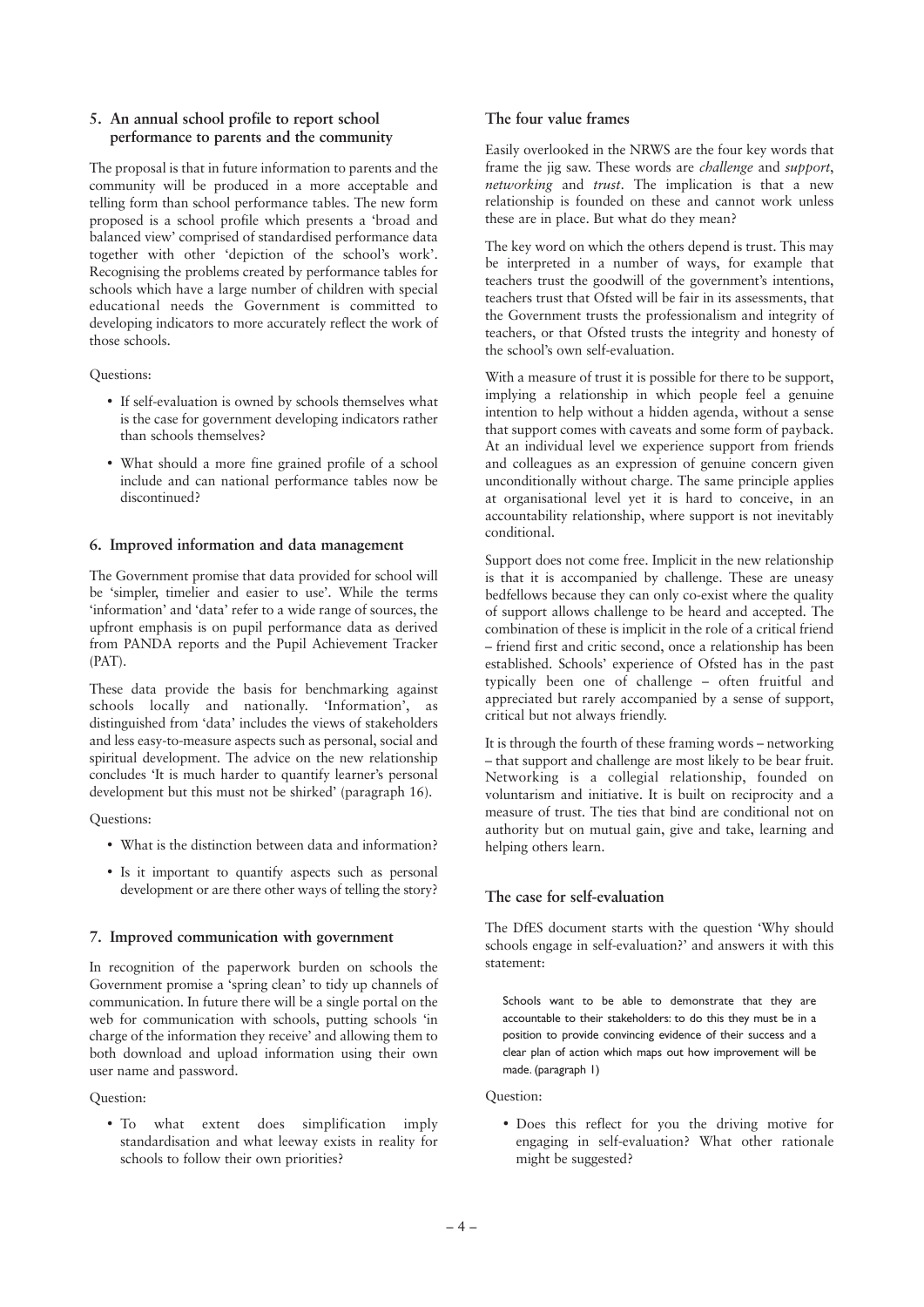In a recent study (MacBeath, 2005) examining how teachers and headteachers saw the purposes of self-evaluation, they consistently put pupil learning, and an environment for learning, as the primary rationale.

Student learning is vital. It's not just a question of students performing well in key stage tests….. If we can understand and evaluate learning it will enable schools to respond to the needs of children better. (primary headteacher)

The purpose of looking at the school from the lens of selfevaluation is to make the school a better place for learning. (primary teacher)

This is not to deny the importance of accountability but to conceive of it as a secondary purpose, flowing naturally from a concern for learning, pupil, professional and organisational learning.

A starting point for accountability is with the day-to-day nature of teachers' work. Teachers have always been in the business of self-evaluation. They make a thousand evaluative decisions every day. These are often intuitive and unconscious and rest on tacit rather than explicit knowledge. As such they are not always visible to their students, to their colleagues or to senior leaders. Decisions about learning and teaching are deeply embedded in teachers' and students' priorities and in the immediate pressures of classroom life and curriculum 'coverage'. The nature of decisions made and their underlying rationale are, as a consequence, rarely explicit and are inhibited by the lack of a technical language in which to express the deeper processes of learning.

As governments move towards self-evaluation systems it is crucial for teachers and school leaders to retain control of their professional work. Schools must speak for themselves and find a compelling voice in which to tell their own story. This depends on a clarity of thinking about what selfevaluation is, and is not, and what the differences are

**Figure 1 Self inspection and self evaluation**

| Self inspection             | Self evaluation             |
|-----------------------------|-----------------------------|
| Top down                    | Bottom up                   |
| Is a one-off event          | Is continuous and           |
|                             | embedded in the nature of   |
|                             | teachers' and headteacher's |
|                             | work                        |
| Provides a snapshot         | Is a moving picture         |
| Is time-consuming           | Is time saving              |
| Is more about               | Is more about               |
| accountability than         | improvement than            |
| improvement                 | accountability              |
| Applies a rigid framework   | Is flexible and spontaneous |
| Uses a set of predetermined | Uses, adapts and creates    |
| criteria                    | relevant criteria           |
| Creates resistance          | Engages and involves        |
|                             | people                      |
| Can detract from learning   | Improves learning and       |
| and teaching                | teaching                    |
| Encourages playing safe     | Takes risks                 |
| Demands consensus           | Celebrates difference       |

between self-evaluation owned and driven by teachers, and self-evaluation which works to a common formula, devised and imposed from without by policy-makers. We only need to look around the world to see many models of selfevaluation formats which do not touch what is of real concern to teachers, students and parents, and which in their obsession with the simplicity of numbers lose sight of what is of deepest value and significance in the life of schools and classrooms. It was Albert Einstein who famously said that "Not everything that counts can be counted. And not everything that can be counted, counts."

Self-evaluation is now on the agenda of schools and policy makers around the world. It is part of a global movement in which power is being pushed down to school level while at the same time accountability, or rendering an account, assumes a high priority. While in many countries school inspection has traditionally been the path to quality assurance it is now seen as more economical and growth promoting to put evaluation in the hands of schools themselves. With off-the shelf inspection models it a small step for schools to adopt a ready made self inspection approach as opposed to a more organic self-evaluation.

Ofsted training in the past and the S4 self-evaluation form had features more closely paralleling the left hand than the right hand box in the above diagram. The New Relationship, however, suggests something closer to the right hand side. By way of endorsing this self-evaluation principle Ofsted offers this promise:

**The underlying process which the school employs to identify its strengths and weaknesses is not prescribed. Schools are free to follow any model which gives them the best insights into their improvement priorities.**

#### **The best schools have simple processes which enable their leaders to measure progress in practical ways through their day-to-day work**

Over time and with new leadership Ofsted has responded to some of the criticisms made against it. The revised framework for the inspection of schools, published in 1999 reduced the period of notice to 6–10 weeks and opened the way for differential inspections, shorter for schools deemed to be performing well (20–25% of schools) and longer inspections for the rest. It included guidance on using the handbook for self-evaluation, with strong encouragement to use the Ofsted framework for the school's own internal evaluation. This signalled a move from a parallel to a sequential model so that self-evaluation would thereafter be complementary to inspection.

Following what was described as successful piloting of the New Relationship in March 2005 'A New Relationship with Schools: Next Steps' set out the practical changes planned, implications for local authorities, schools, governors, parents and pupils together with a timetable for change and the actions that schools and local authorities could begin to take.

The Children Act of 2004 proved the legislative spine for reforms which would support: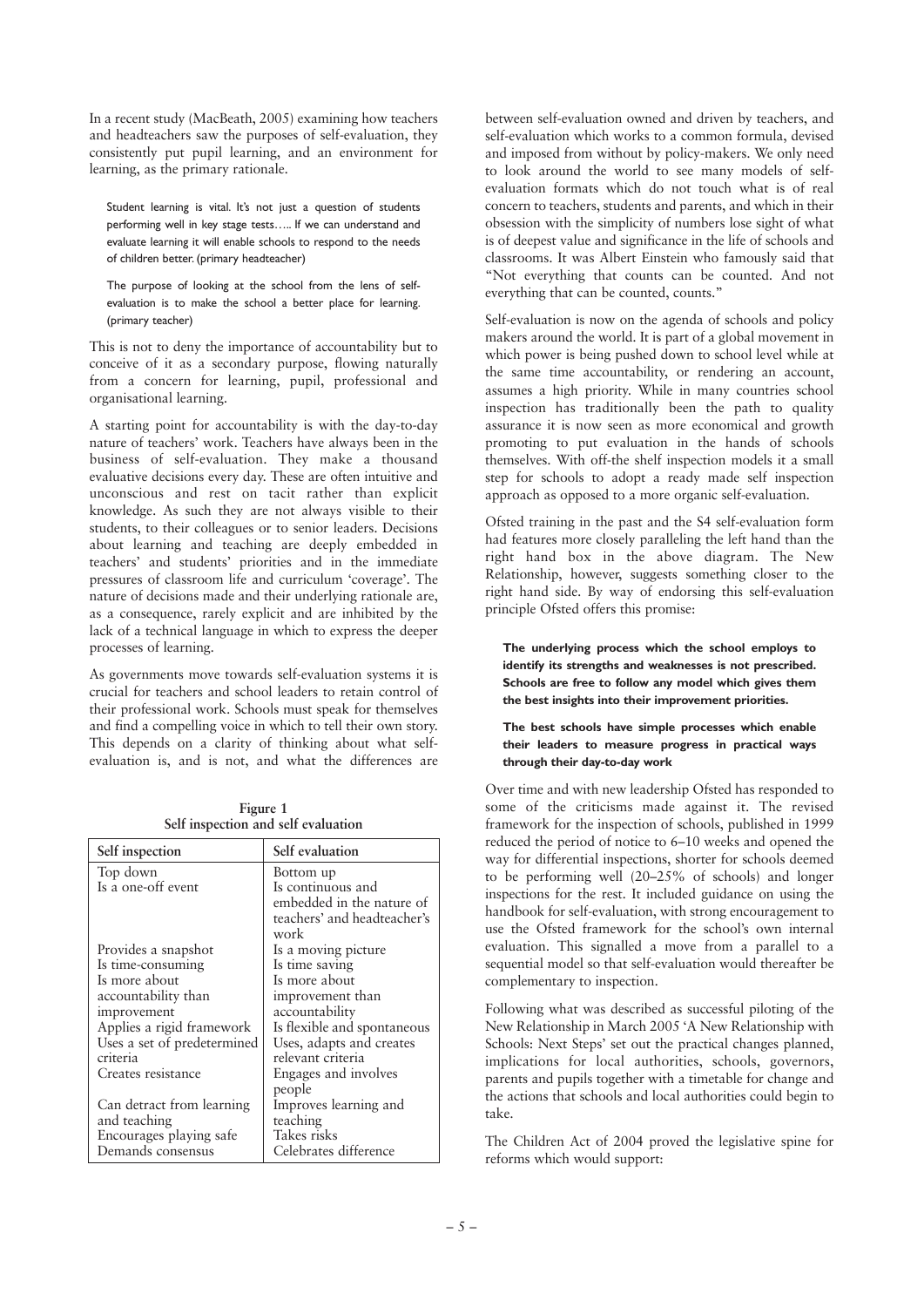- Partnership: Local Authorities working with local partners to agree local priorities for improving outcomes and commissioning services for children, young people and parents
- Accountability: Local Authorities appointing by 2008 at the latest Directors of Children's Services and Lead Members to provide vision and impetus for local change
- A sharper focus: a sharper focus on safeguarding children: statutory Local Safeguarding Children's Boards will replace the current Area Child Protection Committees
- Inspection: new Joint Area Reviews of children's services will assess how successfully services are working together to improve outcomes

*Every Child Matters* set out the guidelines for schools and for inspection, broadening the role of school education to a more child-centred view of provision, underpinned by a multi-agency approach to the five key outcomes of a new approach (Be healthy, stay safe, enjoy and achieve, make a positive contribution, achieve economic well-being). Under each of the five outcomes the document provides six more specific criteria that a school might use to evaluate its provision. These five key concerns traverse the boundaries of school learning to include health and welfare and imply a role for self-evaluation which includes the effectiveness and impact of inter-agency collaboration. These are in turn linked to priority national targets. New inspection arrangements will include these five broad areas such of well-being, a new emphasis that 'would be reflected in school's self-evaluation' (Every Child Matters, p. 2). How inspectorates will render their judgements is contained in *Outcomes Framework* published in December 2004 (DfES).

Within each of the five broad 'outcomes' of Every Child Matters are six specific areas of focus. Each of these may be taken as an indicator or criterion for self-evaluation. So, for example, under the heading *Make a positive contribution* the six criteria are:

- Engage in decision-making and support the community and environment
- Engage in law-abiding behaviour in and out of school
- Develop positive relationships and choose not to bully or discriminate
- Develop self-confidence and successfully deal with significant life changes and challenges
- Develop enterprising behaviour
- Parents, carers and families promote positive behaviour

The description of these as 'outcomes' is presumably to give them a harder edge in parity with attainment outcomes, but these are clearly ongoing developmental processes. Nor are these susceptible to easy measurement but if they are to be at the heart of self-evaluation then it opens the door to more qualitative and subjective forms of evidence, given the very personal and interpersonal qualities these imply.

#### **The Global context**

The embrace of self-evaluation has to be understood within an international policy context. As inter-country communication becomes easier and swifter, so policyborrowing and cherry picking increases. With greater access to country data and governments' interest in school performance international agencies such as the OCED and UNESCO compare national performance of pupils, watched closely by politicians who equate school results with economic performance, despite any evidence to demonstrate a cause and effect relationship (see for example Alison Wolf's 2002 study *Does Education Matter?*). None the less this brings on its coattails national target setting, raised expectations on school outcomes and processes and closer scrutiny of individual school performance. Self-evaluation in every country where it is promoted is being driven by three competing 'logics'.





**The economic logic** derives from a recognition that external quality assurance, whether through inspection or other means, does not offer value for money, especially in a policy climate where finance and financial management is devolved to schools. School self-evaluation is a virtually cost-free alternative to school inspection.

**Accountability** is a necessary complement to a value-formoney view. Where management of finance is entrusted to schools and where parents 'invest' in their children's education there is a requirement for schools to render their account like any business or publicly financed organisation. The logical extension of the concept is accounting for the school's main purposes – the achievement and welfare of students, implying systematic, valid and reliable forms of evidence.

**The improvement logic** sees it as axiomatic that selfevaluation drives improvement and contends that improvement is a misnomer without the means of knowing where we are, where we are going and how we will know when we have arrived.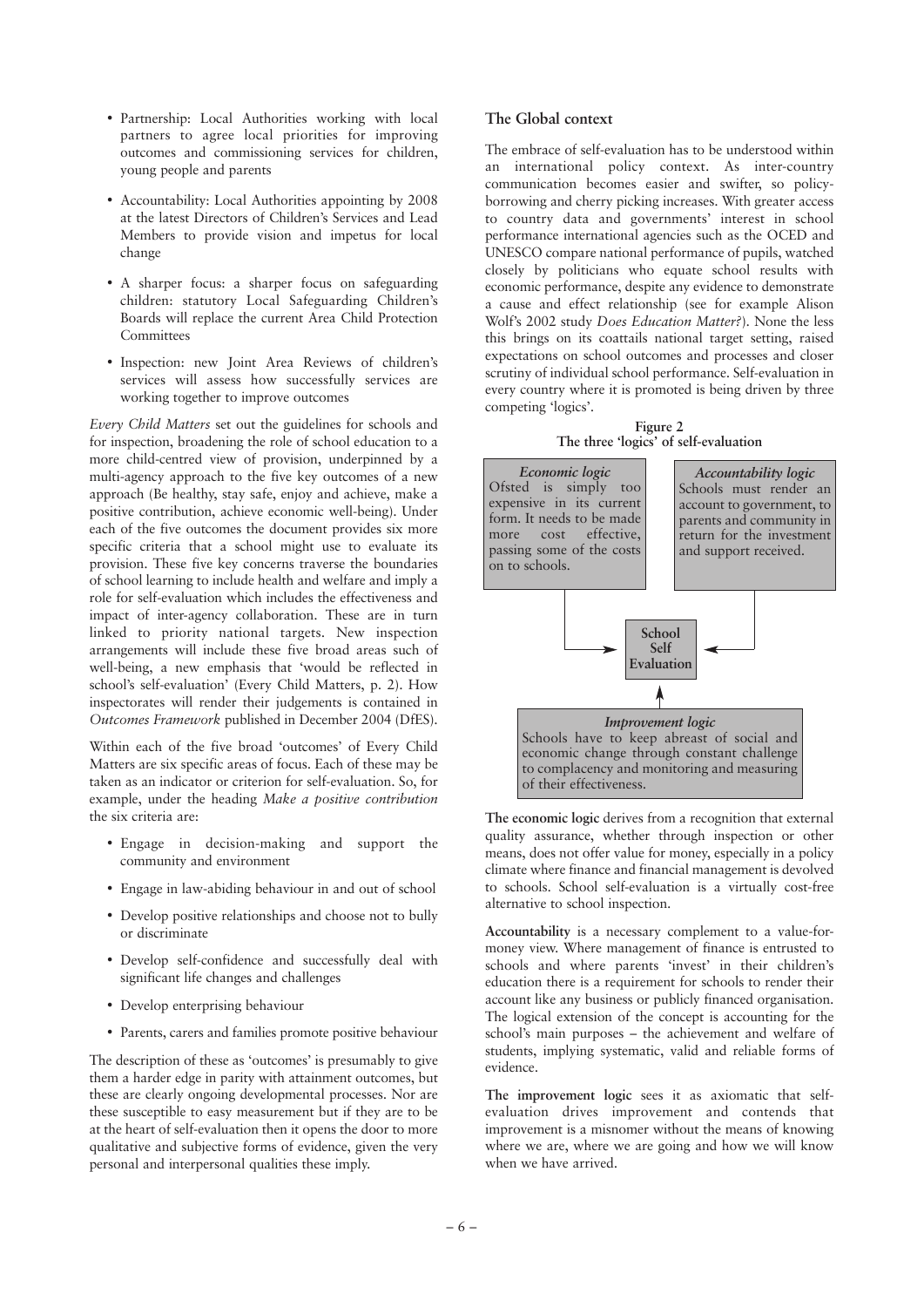There are clearly tensions among these three driving logics and it may be difficult to see how a new relationship can reconcile these. When driven by purely economic motives self-evaluation is resented by school staff. When accountability is to the fore self-evaluation becomes ritualised. When improvement is the driving force through that avenue, teachers come to recognise the benefits of keeping a systematic account and telling their story to a wider audience. With heightened self awareness the economy of provision may also begin to make more sense. Reconciliation among the three logics is, therefore possible, but reliant on visionary leadership, political nous and the self-confidence to be different.

Questions:

Does improvement follow on the heels of accountability? OR

Does accountability arise out of improvement?

#### **A case study from Hong Kong**

There is something to be learned from the newly developed Hong Kong model, one that lies close to the 'new relationship' in England.

In 2004 the Education and Manpower Bureau began a pilot project to test a system to be known by its abbreviation SSE/ESR – school self-evaluation and external review. 100 schools participated with an external evaluation conducted by a Cambridge team. The following are a few of the conclusions:

- The purpose of external evaluation has to be clearly understood and reflected in practice
- Self-evaluation should be driven by a widely shared commitment to improvement and not as preparation for inspection
- The move from inspection to review of self-evaluation requires a different set of skills on the part of the review/inspection team with implications for the professional development of inspectors
- The principle of reciprocity implies that inspection teams listen and learn and are as open to criticism as they expect school staff to be
- Inspection teams need to be open to creative surprise and alternative approaches used by schools themselves

An effective interchange between schools and inspection teams implies an openness, honesty and willingness to learn, not simply on the teachers' side but on the inspectors' part too. That is, surely, the hallmark of a 'new' relationship.

#### **References**

Brunel University Centre for the Evaluation of Public Policy and Practice and the Helix Consulting Group (1999) *The OfSTED System of School Inspection: An Independent Evaluation*, Report commissioned by the Office for Standards in Inspection (OfSTIN).

Cullingford, C. and Daniels, S. (1998) *The effects of Ofsted inspection on school performance*. University of Huddersfield.

Dannawy, Y. (2002) 'Should we sugar coat the truth then Miss?' Unpublished MEd thesis, Faculty of Education, University of Cambridge.

DfES (2004a) Personalised learning: building a new relationship with schools.

DfES (2004b) *A New Relationship with Schools*. London: DfES.

DfES (2003) *Every Child Matters*, London, HMSO.

DfES (2004) *Every Child Matters: next steps*, London, HMSO.

DfES (2004) *Outcomes Framework*, London, DfES.

DfES/Ofsted (2005) *A New Relationship with Schools: Next steps*. London: DfES

Jeffrey, B. and Woods, P. (1996) 'Feeling Deprofessionalised: the social construction of emotions during an Ofsted Inspection.' *Cambridge Journal of Education*, 26 (3) 325–344.

Levacic, R. (1995) Local Management of Schools: analysis and practice, Buckingham, Open University Press.

MacBeath, J. (1999) *Schools Must Speak for Themselves*. London: Routledge.

MacBeath, J, and Oduro, G. with Lightfoot, S. (2005) *Inspection and Self-evaluation – A new relationship?* London: National Union of Teachers.

Ofsted (2005) *A New Relationship with Schools: Improving performance through school self-evaluation*. London: Ofsted.

Ofsted (2004) *The Common Inspection Framework for Inspecting Education and Training*, London, Ofsted.

Ouston, J. and Davies, J. (1998) 'Ofsted and afterwards: schools' responses to inspection' In Earley, P. (Ed.) *School Improvement after Ofsted Inspection: School and LEA responses*. London: Sage.

Parliamentary Select Committee on the work of Ofsted, 1999.

Rosenthal, L. (2001) The *Cost of Regulation in Education: Do school inspections improve school quality?* Dept. of Economics, University of Keele.

Swaffield, S. (2003) Critical Friendship. In inform No. 3 Cambridge, University of Cambridge. Faculty of Education.

Wolf, A. (2002) *Does Education Matter? Myths about Education and Economic Growth*. London: Penguin.

Woodhead, C. (1999) 'An Inspector Responds.' Guardian Education, 5th October edition.